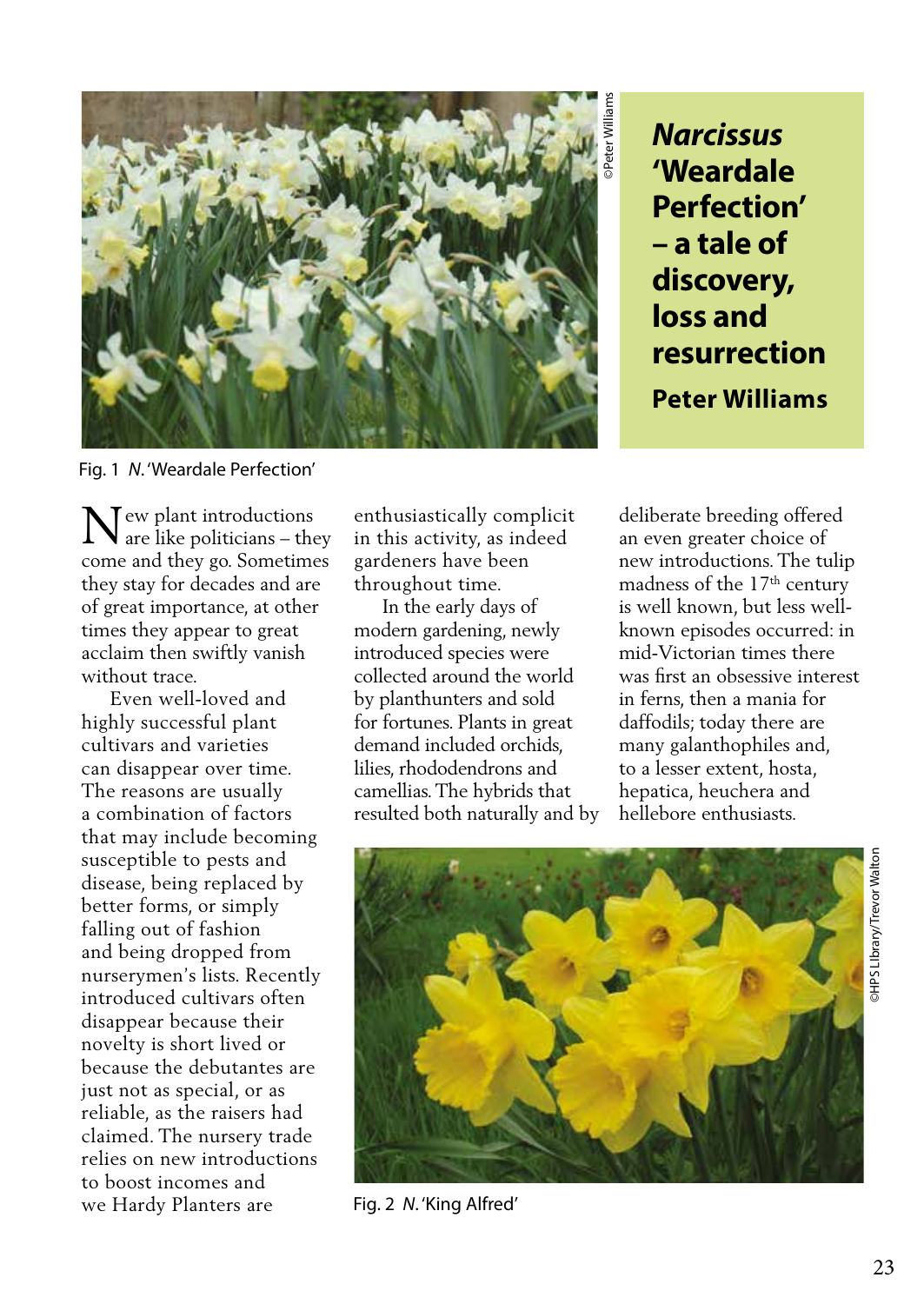This story concerns daffodils and examines the history of one of the most famous daffodils of the late 19th century. This is not, as you might expect, *Narcissus* 'King Alfred', which indeed has a fascinating story of its own, but the now largely forgotten *N*. 'Weardale Perfection' (fig. 1 & front cover).

 Daffodils were highly fashionable in the late-Victorian and Edwardian period and the work of the early hybridisers, both amateur and professional, led to the development of huge numbers of named cultivars. Indeed, creating new forms became so popular that in April 1900 the Birmingham Daily Post, reporting on the Midland Daffodil Society show in Edgbaston Botanic Gardens, wrote: 'As for the daffodils themselves, the craze of cultivators for new varieties has become so embarrassing that show judges have declared their

**RHS Lindley Collections** ©RHS Lindley Collections



intention to pass over any seedlings, however good they may be individually, which do not show some distinctly progressive features'.

 New daffodils fetched high prices and when, for example, *N*. 'King Alfred' (fig. 2) was marketed for the first time by Barr and Sons in 1900, approximately 100 parent bulbs were sold for six guineas each. A year earlier, three bulbs of 'Will Scarlett', bred by Rev. George Engleheart and featuring an intensely red corona, were sold for £100 to J Pope of Kings Norton. The new owner was reported to be 'well satisfied' with the results of his transaction. It's only when you consider that at this time the wage for a head gardener on a large estate was about £2 for a 60-hour week, that the relative cost can be appreciated.

 My interest in early daffodils was prompted by a gift in autumn 2016 of

Fig. 3a *N*. 'Empress' from two albums containing 172 paintings (c. 1900) of named Narcissus cultivars commissioned by William Fowler Mountford Copeland (1872-1953), a grower and breeder of daffodils and an exhibitor at the Midland Daffodil Society and the RHS.

Fig. 3b *N*. 'Empress'

what my friend described as "a few old daffodil bulbs you might be interested in growing." There were five bulbs of *N*. 'Empress' (figs 3a & 3b) and five of *N*. 'Weardale Perfection'. The hand-written labels informed me that 'Empress' was raised by William Backhouse (fig. 4) in 1865 and was the first triploid cultivar, and that 'Weardale Perfection', also bred by William Backhouse, was the first tetraploid narcissus and had flowered for the first time in 1872. I was intrigued by this information and decided to look into the history of early daffodils. I quickly discovered the pivotal role that William Backhouse and his descendants played in daffodil breeding: over three generations they released more than 950 named cultivars. Fewer than 20 are commercially available today, but fortunately many more can be found in national collections.

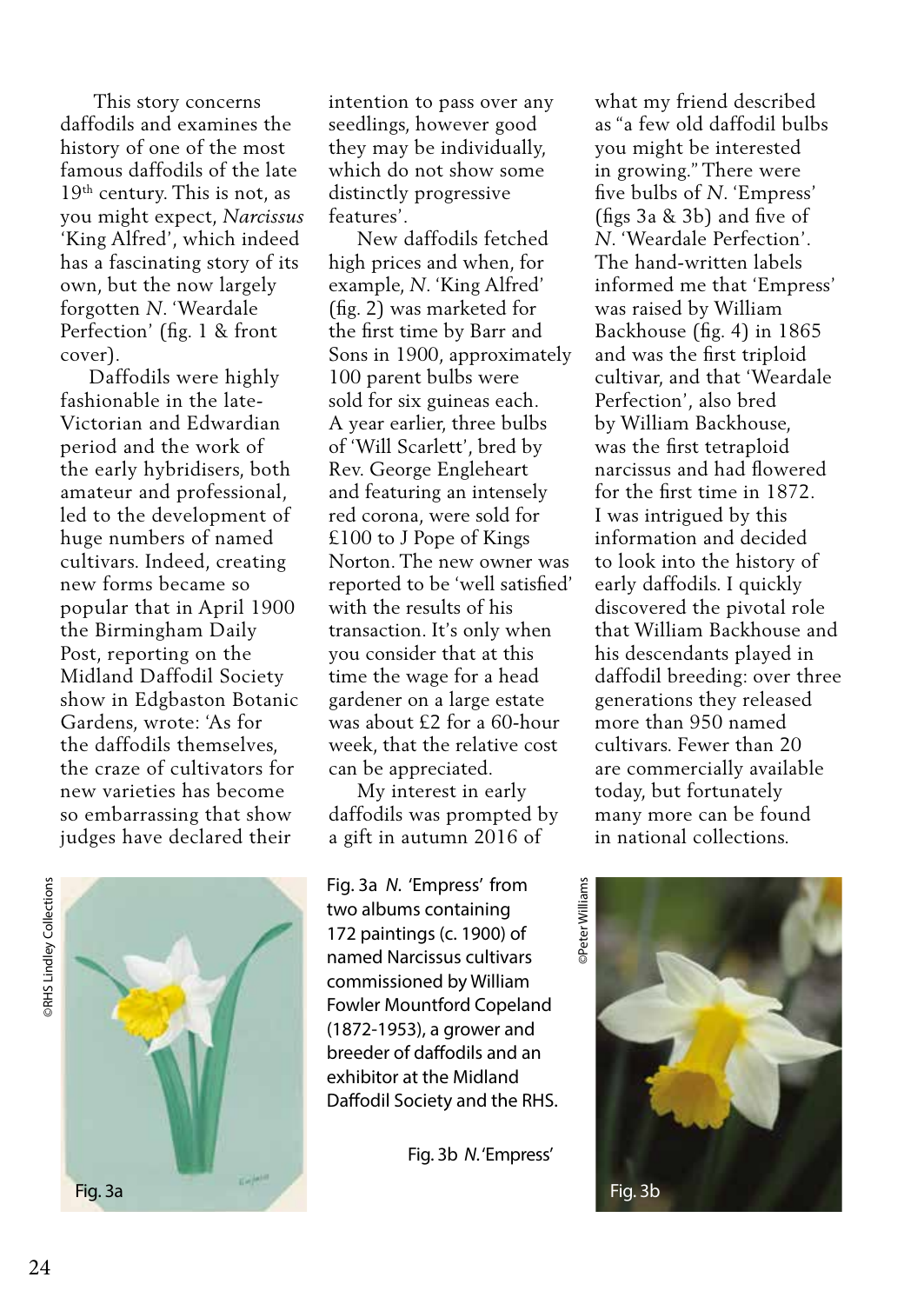'Empress' together with 'Emperor' (figs 5a & b), another triploid, were possibly the most desirable daffodils in the 1860s. A major factor in their success was that their triploid status made them larger and more vigorous than the common diploids from which they arose. Peter Barr (fig. 6), who developed the most famous daffodil nursery of the period and became known as the 'Daffodil King', noted in *Ye Narcissus or Daffodyl Flowre*, *and hys Roots* (1884) (fig. 7) 'that amongst hybrid Daffodils … Emperor and Empress even yet reign supreme'. By 1900, however, 'Emperor' was being described as an oldfashioned cultivar in flowershow reports.

 When my Backhouse bulbs flowered in spring 2017, I was delighted by both cultivars but especially by 'Weardale Perfection'.

This truly lovely daffodil is tall, elegant, delicately bi-coloured, and holds its flowers strongly above the foliage. My delight turned to astonishment when later I investigated the history of this cultivar and found how its fortunes had changed over time, and how it had been rescued from oblivion by a small number of dedicated enthusiasts.

 The donor of my bulbs was Dr David Willis (fig. 8). I knew David as a professional horticulturalist, the person responsible for the introduction of *Euphorbia characias* Silver Swan and, years before, for formulating Vitax Q4, the first general fertiliser with chelated trace elements. But until I received the daffodil gift, I didn't know that David's research interests included early daffodil developments or that he had played an important



Fig. 4 William Backhouse

role in the conservation of 'Weardale Perfection'. I would like to acknowledge the help and material he gave me in the preparation of this article.

 The story begins with William Backhouse who was a Quaker, a wealthy Darlington banker, and the leading hybridiser of daffodils from 1855 until his death in 1869.



Fig. 5a *N*. 'Emperor', Copeland Albums of Daffodil Paintings



Fig. 5b *N*. 'Emperor'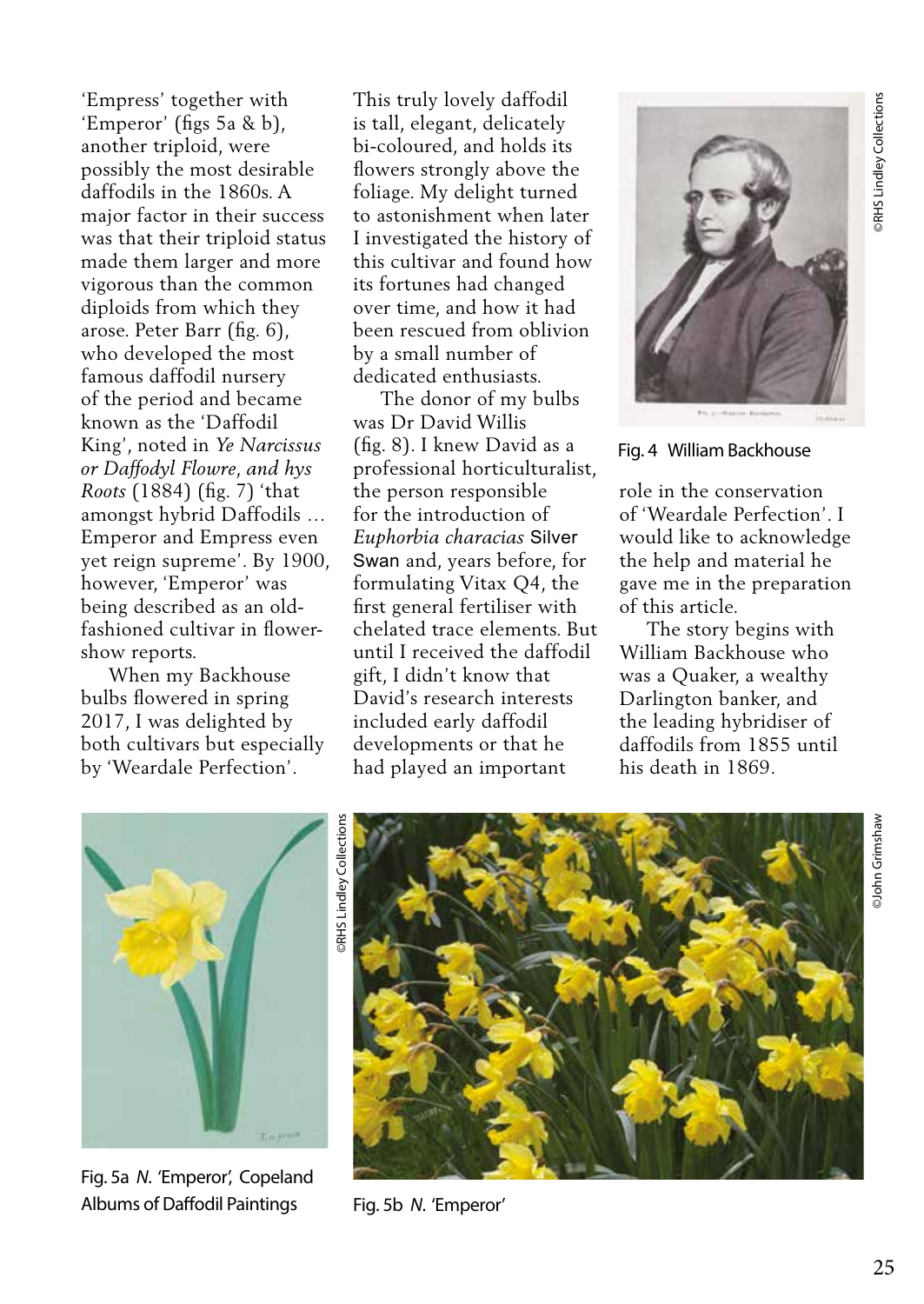His country home was at St John's Hall, Wolsingham in Weardale, County Durham. During the flowering season he undertook plant breeding in the early morning before catching the train to Darlington to start his day's work. Unfortunately, William died before the cultivar that was to become 'Weardale Perfection' first flowered in 1872. His son Charles James Backhouse witnessed the event and named the plant 'Weardale'. However, the new cultivar was not an instant success and Charles James is reported to have said in 1900 "Nobody cared a rap for daffodils in those days, and so it was never developed until the latter parts of the eighties, when it flourished rapidly. Mr. Barr, the well-known Covent Garden seedsman, took it in hand, and it has long since become known as one of the finest daffodils

in existence." This change in fortune for 'Weardale' was associated with its being awarded the prestigious First-Class Certificate by the RHS Narcissus Committee in 1894 then having its name changed to 'Weardale Perfection'.

 In the late 1880s and early 1900s, a single 'Weardale Perfection' bulb cost up to £12, the equivalent of £1400 today. Despite its very high initial cost, it was quickly distributed among daffodil enthusiasts and appeared in daffodil shows throughout England where it was often singled out for special mention. It was also widely planted by wealthy gardeners. In 1899 it was one of the attractions at a daffodil event at Totley Hall near Sheffield. This was the home of W A Milner, a great friend of Backhouse and a fellow Quaker and

daffodil enthusiast, for whom he named the dwarf daffodil 'W P Milner' in memory of his father. This cultivar is still available today and is widely recommended for rockeries and pots. The Totley Hall event was so popular that 4000 people visited the grounds on Saturday 6th May 1899, when the Midland Railway Company put on two special trains to carry the visitors.

 The outstanding characteristics of 'Weardale Perfection' meant that it was extensively used in daffodil breeding programmes and many excellent new cultivars were developed. Within a few years its rarity, popularity and price declined, and by 1910 the cost had fallen to five shillings (25p) per bulb, and by 1940 it had disappeared from nursery catalogues altogether.

 $26$ **PRHS Lindley Collections** 



Fig. 6 Peter Barr, the Daffodil King Fig. 7

©Jennifer Harmer **Dennifer Harmer** 

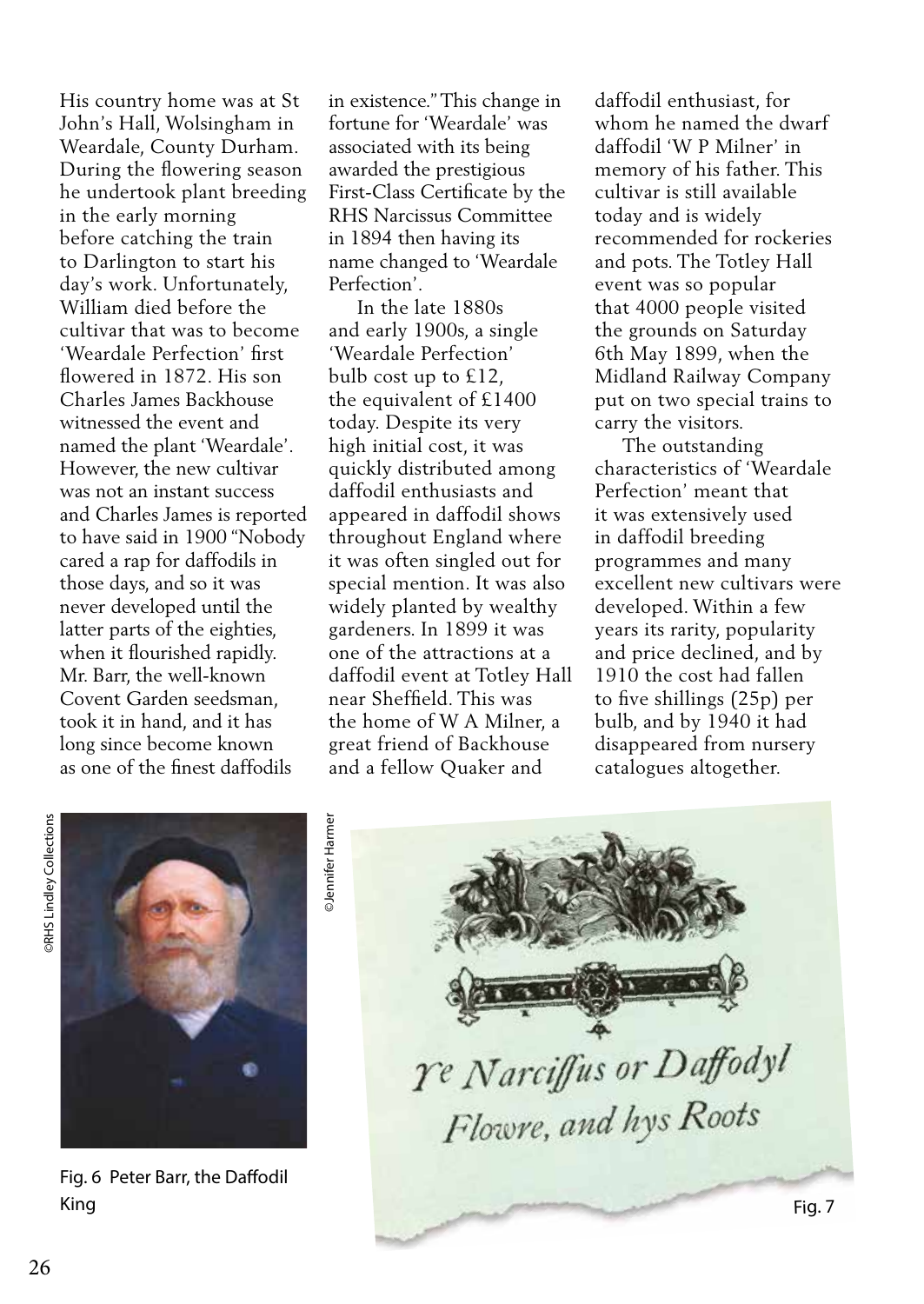In 1939, its last appearance in Barr and Son's catalogue, bulbs were offered for five shillings per dozen.

 This story re-emerged when a Wolsingham resident, Margaret Keyte, read about 'Weardale Perfection' and thought that an excellent millennium project for the Weardale Society might be to rediscover and preserve the daffodil for posterity. She had been collecting daffodils she hoped would be confirmed as 'Weardale Perfection' from the local area for a number of years, then in 1998 sought professional help from David Willis. David knew of 'Weardale Perfection's origin and subsequent demise because he had studied breeding records of early daffodil cultivars. Indeed, for a number of years he had been looking at catalogues from around the world and had tried, without success, to obtain the variety. The idea behind the millennium project was to visit sites in the Weardale region associated with the Backhouse family to see if the daffodil was still growing. The aim would then be to isolate and bulk-up stock that could be planted out to celebrate the millennium. Searches of likely sites did not reveal any plants that could be identified with certainty as 'Weardale Perfection', but there was a breakthrough when Margaret Keyte heard

that the cultivar was still growing in a garden in Wolsingham. The house had previously belonged to district nurse Jessie Young, who had been known to grow the daffodil in her garden. The present owner was convinced there was a single bulb of 'Weardale Perfection' growing in a mixed tub of bulbs, but the flower had long since faded and identification was impossible. She kindly offered the tub to David Willis and he took it to his home near York.

 The following spring, daffodils appeared in the tub but not 'Weardale Perfection'. However, in spring 2000, a flower emerged that David was convinced was the cultivar he sought. It matched his list of 21 criteria put together from a study of detailed descriptions found in old catalogues. While David was virtually certain

that the bulb he'd obtained from Nurse Young's garden was a true 'Weardale Perfection', he was delighted to be supplied with information in 2008 that removed any trace of doubt. The evidence linked Nurse Young to the garden of Bedburn Hall where 'Weardale Perfection' was known to have grown (and still does). Nurse Young had visited the Hall over many years and, even in retirement, returned as a child minder. The current owner of Bedburn Hall, Mrs Bonas, had known Nurse Young from childhood and had employed her to help with her own children when they were born. She remembered Nurse Young admiring 'Weardale Perfection' growing by the lake at Bedburn Hall and giving her a few bulbs. The source of the bulbs at Bedburn Hall was Charles James Backhouse who,



Fig. 8 Dr David Willis looking at a bed of euphorbias, Silver Swan towards the back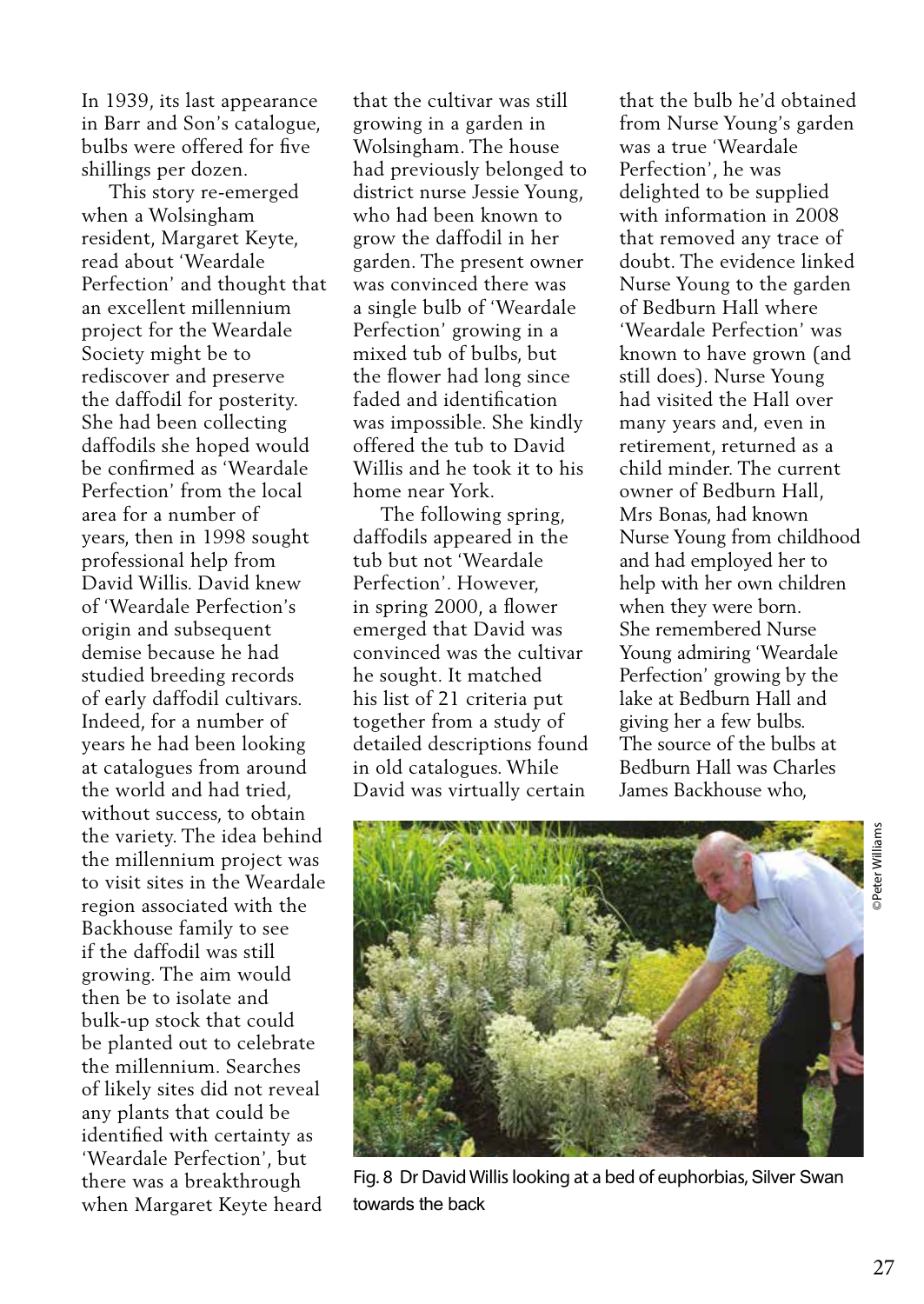286 ©Peter Williams ©Anne Wright **DAnne Wright** 



Fig. 9 *N.* 'Sleek'



Fig. 10 *N. poeticus*

along with other prominent Weardale Quakers, was known to have visited the Hall for Sunday lunch in the latter part of the 19<sup>th</sup> century and probably brought the bulbs as a present on one of these occasions.

 After flowering in David Willis's care in 2000 the daffodil grew well, and when the bulb was lifted in summer 2000 it was found to have produced a

detachable daughter bulb. This daughter bulb was used for twin-scaling (a rapid propagation method that involves taking slices of the bulb with a section of the basal plate and at least two segments of bulb scales) and by November that year there were ten new bulbils. Over the next few years, further twinscaling was performed and the bulbs grown on, so by summer 2007 500 bulbs had been produced. After discussion of various possible planting locations, 450 bulbs were planted in the grounds of the Parish Church of St Mary and St Stephen in Wolsingham, and the others in recorded sites around Wolsingham. Having multiple planting locations was a safeguard in case disease struck. The project had missed its millennium target but the date coincided with the 200th anniversary of William Backhouse's birth. I was so taken with the story of this remarkable bulb that I visited the church in April 2017; the front cover and Fig. 1 show that 'Weardale Perfection' is thriving.

 Seeing this elegant cultivar at Wolsingham, I found it difficult to imagine how such a lovely plant could have been abandoned. Fortunately, 'Weardale Perfection' has been saved and distributed among botanic gardens and daffodil enthusiasts,

but many other important early varieties have sadly disappeared. Some succumbed to virus disease or eel worm infestations; others 'disappeared' when their labels were lost or gardens changed hands or bulb fields were ploughed in the Second World War to grow food for the war effort; and many more were lost because of competition from the relentless introduction of new cultivars. Daffodils interbreed easily and, although it takes a few years from crossing to flowering, many potentially interesting new varieties may arise from a single cross. The scale of the competitive pressure from new arrivals, and the difficult decisions facing plant conservationists about which daffodils should perhaps be conserved, can be judged by consulting the *International Register and Classified List* (2008) of daffodil cultivars. In that edition there are over 30,000 validated cultivars and the number of new registrations is now running at more than 200 each year. Of these new registrations, many are miniature varieties which are currently very popular with daffodil enthusiasts. Indeed, the modern record for the price of a daffodil bulb is £225 for a single bulb of the dwarf daffodil 'Sleek' (fig. 9), sold in 2018 on a web-based auction site.